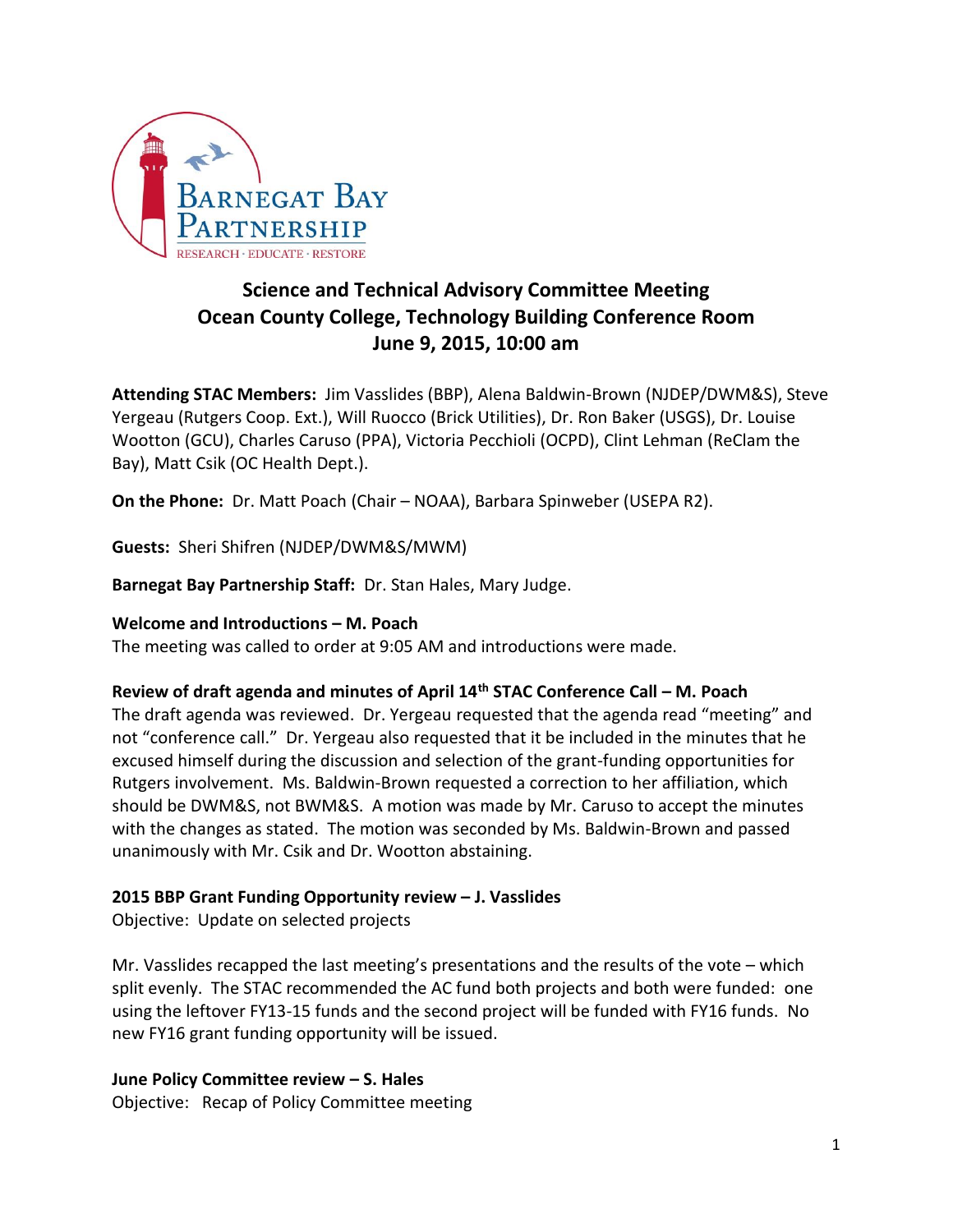The major item of business was the review of budget and workplan, which was approved by the Policy Committee (PC). The BBP has applied for three supplemental funds of money which EPA headquarters made available, totaling \$136,000. Dr. Hales thanked the members of the STAC who helped with that process. The amount of \$65,000 was received for PC02 and pH datasondes – monitoring continues to be critical to all the NEPs; this will likely be placed near a shellfish operation in the Bay given the vulnerability of shellfish to changes in acidity. The BBP partnered with NOAA and Rutgers for additional sensors and if that is awarded, the area may change. The STAC was requested to recommend areas. A suggestion was made to partner with Bob Schuster and Bruce Freeman and ask them for recommendations. It was also suggested the datasondes be put online with their telemetry system; the USGS can provide advice and assistance in this regard.

Climate-ready estuary funds (\$30,000) were also made available. The BBP was asked to increase communication with municipalities to identify neighborhoods and communities at-risk from sea-level rise. The BBP will be working with the OCC graphics department to produce some reports. The STAC was solicited for ideas as to how best to communicate the information, specifically for the senior communities, whose residents may not go on-line.

Lastly there's a blue-carbon project – carbon in the water – and we're looking at carbon sinks/sources, which builds on wetland monitoring (\$40,000). A work group has been formed with two other NEPs (Partnership for the Delaware Estuary and the Delaware Center for the Inland Bays). The BBP will pull together available information on the extent to which areas are serving as a sink for carbon. The other partner is the Academy of Natural Sciences at Drexel, which just hired Beth Watson, who has access to EPA equipment to look at gas flux and assessing the extent to which wetlands are serving as carbon sinks or carbon sources to try to get a snapshot from all the systems around here. The BBP will re-apply for additional funds next year and will revisit that at a STAC meeting in the future. Additional match was needed and the county has given that match through its Natural Lands Trust Fund.

John Leonard, the Citizen representative for the PC was replaced by John Zingis.

## **Spring Science Symposium – C. Caruso**

Objective: Recap of Science Symposium

The symposium was well-attended and feedback was good. The powerpoint presentations will be added to the BBP website with the videos posted online in fall or late summer. The panel had a great format and the representatives were very good. A comment was made that there was not enough time for Q&A in the afternoon session and a suggestion made that Q&A be built into each session (even if the number of speakers are reduced, e.g., for the State of the Bay conference). The NJDEP will be holding a meeting in late fall to discuss its research and may discuss taking floating docks out of the water in the winter and not discarding concrete rubble and shell in lagoon communities to keep polyps from finding a home.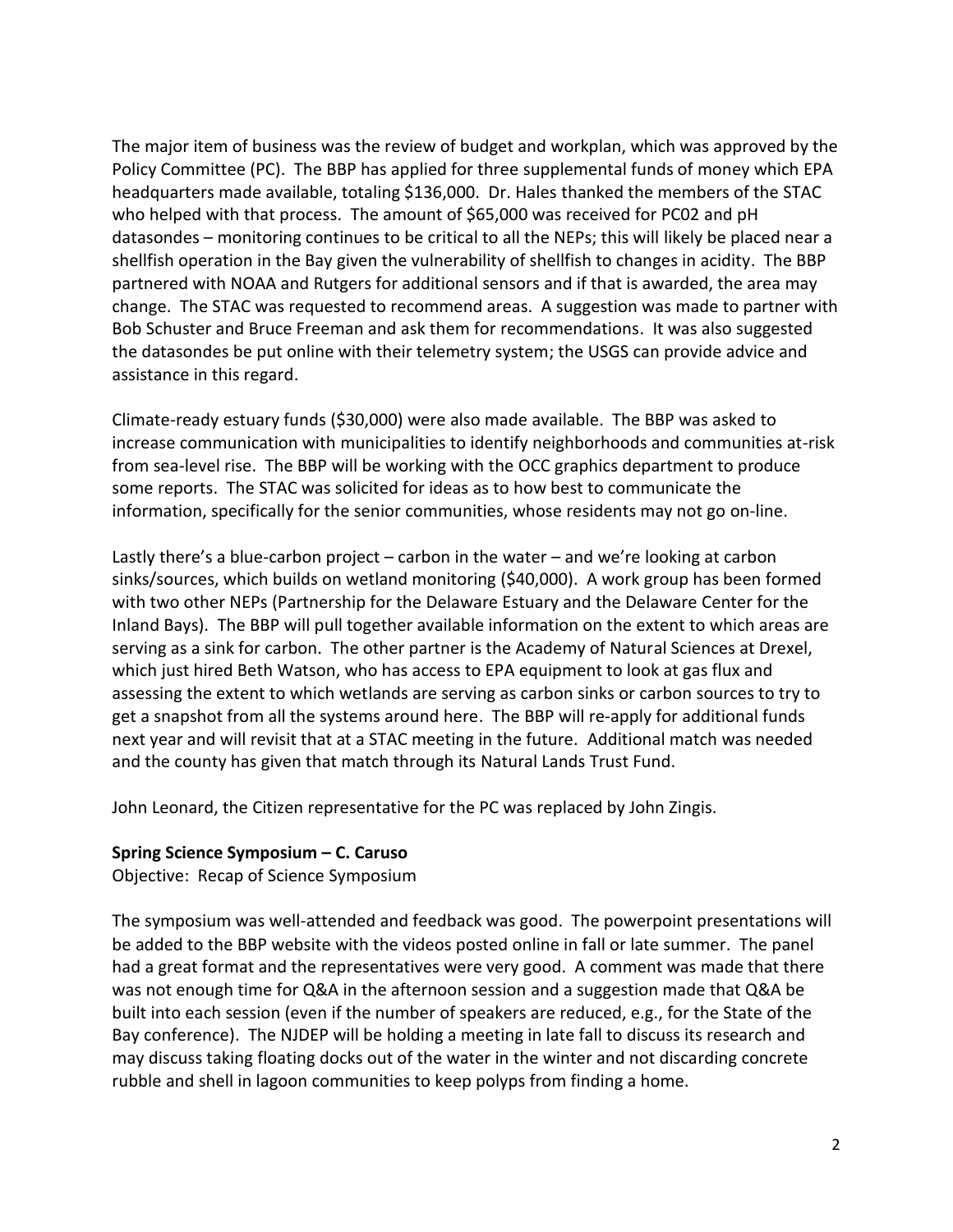### **State of the Bay Working Group – J. Vasslides**

Objective: Solicitation of members for the SOTB working group

Mr. Vasslides discussed the upcoming State of the Bay report. The last report was in 2011, culminating with a one-day symposium. A working group will be formed to begin work on the document. There were 19 indicators last time and the first item for discussion will be whether we keep most if not all of them, as additional information/data has been received since then.

Indicators will be updated (status and trends). Volunteers were solicited from the STAC. Ms. Baldwin-Brown and Mr. Caruso volunteered to be a part of the working group. Dr. Hales requested that STAC members consider setting some goals (similar to Tampa Bay's goal of seagrass restoration). A suggestion was made to get public feedback from the SOTB indicators. The STAC could draft goal language and see what feedback is received from the symposium (keeping in mind the survey rules from OMB). This would also feed nicely into the BBP CCMP revisions – identifying a small number of priority goals. Dr. Ron Baker volunteered with Christine Wieben from USGS to serve on the working group.

#### **2015 Seagrass monitoring collaborative – J. Vasslides**

Objective: Update on STAC BBP-Stockton collaborative project

Seagrass was a big focus of the last SOTB. Dr. Kennish's previous work was discussed. The BBP has spoken with Dr. Kennish, but his group has been prioritized to other areas. Therefore, the BBP reached out to Stockton staff and a collaborative project has been worked out. Seagrass monitoring will take place at 9 of the 15 historic transects in Barnegat Bay which will provide 2015 data for the SOTB report.

### **Kirkwood Cohansey Aquifer System plan – M. Poach**

Objective: Review and discussion of monitoring plan; preparation of comment letter.

Dr. Poach broadly discussed the Kirkwood Cohansey aquifer system, which underlies most of southern NJ. A draft monitoring plan for the aquifer was developed by Princeton Hydro through a contract with the Partnership for the Delaware Estuary. Within the draft plan there are a number of water quality indicators they are focusing on; water table elevation, stream flow metrics, looking at effects on wetland and vernal habitats, agricultural use (irrigation), macroinvertebrates in the stream, nutrients, and some septic density in terms of a stressor on the system. Under the plan, the monitoring will be done in conjunction with USGS and NJDEP using pre-existing data, while trying to find ways to fill data gaps. Different proposals are being reviewed to enhance the monitoring plan.

Mr. Vasslides pointed out that the table in Appendix B is missing. They (PDE) will take general comments, but are particularly interested in a couple of aspects of the monitoring strategy; among them is selecting locations for monitoring. The plan suggested it be limited to three and requested that comments be made regarding criteria for selection. Mr. Caruso then provided comments from the PPA hydrologist. The Pinelands Commission spent \$5.5 M to do a study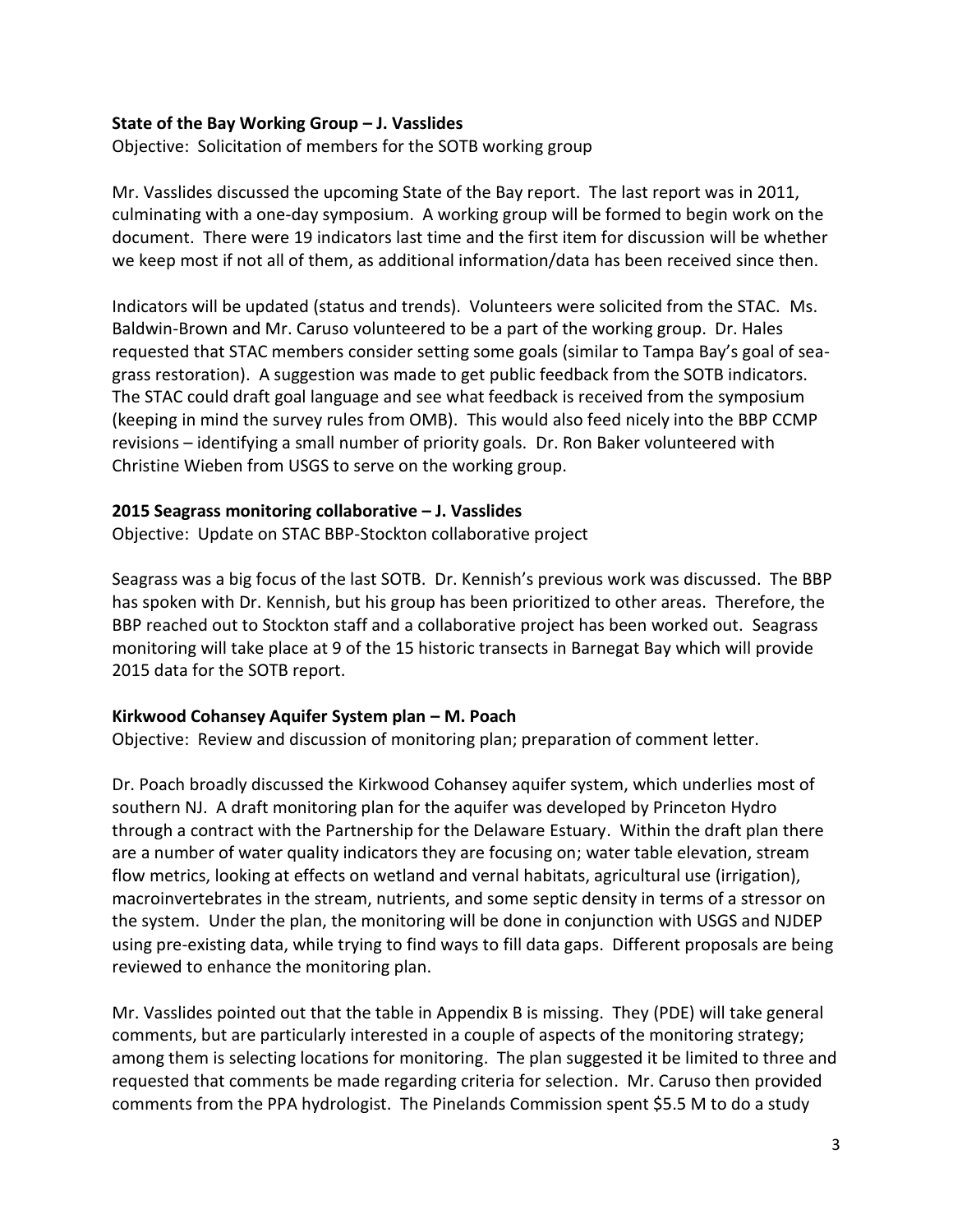which generated a lot of reports (currently online). This draft plan doesn't look at most of the research that's already been done and it should be included -- existing science should be reviewed first. The USGS has done a lot of modeling on this, but is not sure if that's included in the plan. Multiple Pinelands Commission staff attended the workshops that this plan was based on and they are likely to submit comments. There were multiple NJDEP staff at these workshops also and they are currently preparing comments regarding any disconnect regarding what was said at the meeting and what is being said in the report. Barbara will also provide comments from the EPA hydrologist. Mr. Poach volunteered to draft the letter, but we're already past their proposed deadline; however, comments will still be accepted.

## **Action: Mr. Vasslides will compile all comments and re-distribute to the STAC and will let everyone know what the new deadline for comments will be.**

### **STAC Vice-Chair nominations – J. Vasslides**

Objective: Solicit nominations for the open Vice-Chair position

Mr. Vasslides solicited nominations. This is a two-year position as Vice-Chair to assist Dr. Poach, at which time the Vice-Chair is elevated to the Chair position for two years. Self-nominations are welcome. No nominations were forthcoming and it was tabled.

#### **Partner Updates**

Dr. Baker requested updates from USGS staff, as follows:

Timothy Reilly (Research Hydrologist, USGS): USGS scientists are finalizing interpretations of Hurricane Sandy impacts to sediment- and tissue-quality (blue fish and mussels) throughout New Jersey and New York for publication in a forthcoming special issue of *Marine pollution Bulletin* (MPB). Several papers in this volume will discuss results from Barnegat Bay in a regional context, including a definition of baseline sediment wastewater indicator and steroid hormone compounds. Pre- versus Post-Hurricane Sandy bluefish and mussel tissue quality and post-Sandy bluefish histology. Most notably, one paper in the volume will compare sediment chemistry and toxicity data collected as part of a USGS/NJDEP cooperative study of Barnegat Bay completed just before Sandy with post-Sandy results. Papers will be submitted to MPB by the end of September for publication in January 2016.

Christine Wieben (Hydrologist, USGS): As part of an investigation of the hydrologic resources of the Edwin B. Forsythe National Wildlife Refuge (Forsythe), the USGS New Jersey Water Science Center conducted a water-level synoptic in and around refuge lands. Portions of the refuge are located in the Barnegat Bay watershed (the refuge extends along the bay coast from the Brick area in the north to Galloway in the south). As part of the synoptic, water levels were measured in existing observation wells, in streams and impoundments, and in piezometers that were installed for the synoptic. Water levels were measured at approximately 100 sites over the span of three days in May 2015. The data will be used to map the approximate distribution of water-table